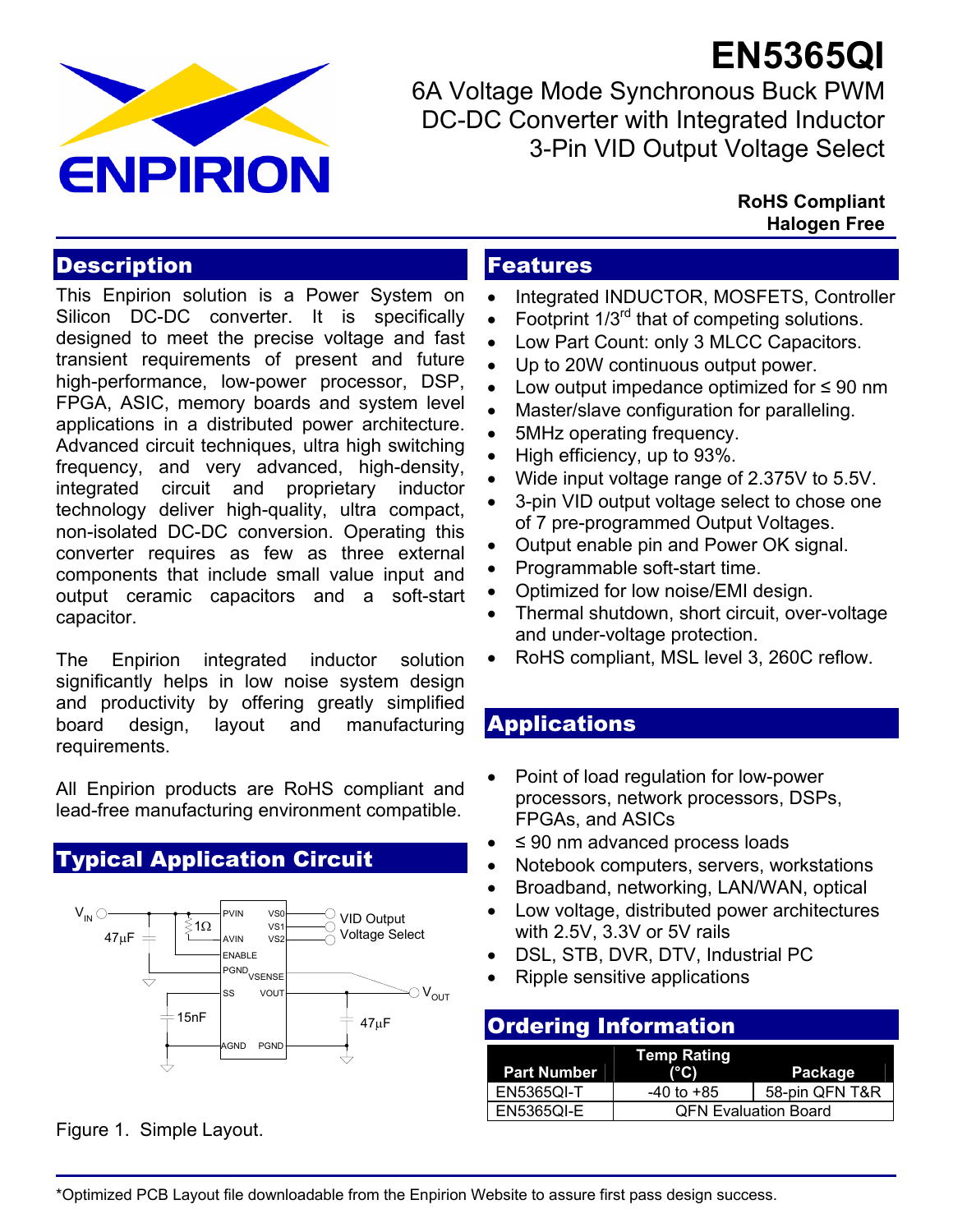## Pin Configuration

**Below is a top view diagram of the EN5365Q package.** 

**NOTE: NC pins are not to be electrically connected to each other or to any external signal, ground, or voltage. However, they must be soldered to the PCB. Failure to follow this guideline may result in part malfunction or damage.** 



Figure 2. Pin Diagram, top view.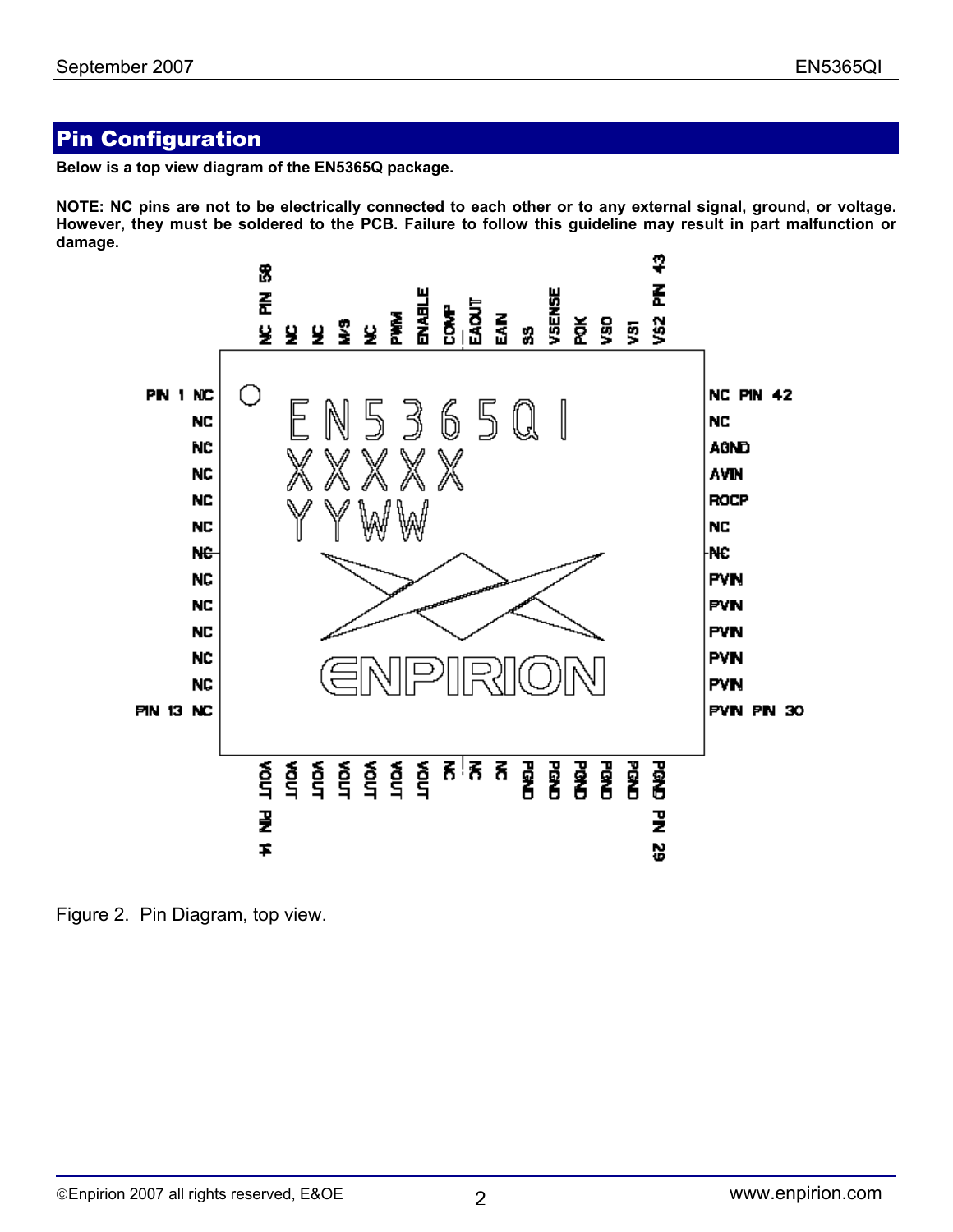# Pin Descriptions

| <b>PIN</b> | <b>NAME</b>     | <b>FUNCTION</b>                                                                               |
|------------|-----------------|-----------------------------------------------------------------------------------------------|
|            |                 | NO CONNECT: These pins should not be electrically connected to each other or to               |
| $1 - 3$    | <b>NC</b>       | any external signal, voltage, or ground. One or more of these pins may be connected           |
|            |                 | internally.                                                                                   |
|            |                 | NO CONNECT: These pins should not be electrically connected to each other or to               |
| $4 - 5$    | <b>NC</b>       | any external signal, voltage, or ground.                                                      |
|            |                 | CAUTION!: Internally connected to switching node. Take care to route signals away             |
|            |                 | from these pins.                                                                              |
|            |                 | NO CONNECT: These pins should not be electrically connected to each other or to               |
| $6 - 13$   | <b>NC</b>       | any external signal, voltage, or ground. One or more of these pins may be connected           |
|            |                 | internally.                                                                                   |
| $14 - 20$  | <b>VOUT</b>     | Regulated converter output. Decouple with output filter capacitor to PGND. Refer to           |
|            |                 | layout section for specific layout requirements                                               |
|            |                 | NO CONNECT: These pins should not be electrically connected to each other or to               |
| $21 - 23$  | <b>NC</b>       | any external signal, voltage, or ground.                                                      |
|            |                 | CAUTION!: Internally connected to switching node. Take care to route signals away             |
|            |                 | from these pins.                                                                              |
| 24-29      | <b>PGND</b>     | Output power ground. Refer to layout section for specific layout requirements.                |
| 30-35      | <b>PVIN</b>     | Input power supply. Connect to input power supply. Decouple with input capacitor to           |
|            |                 | PGND. Refer to layout section for specific layout requirements                                |
|            |                 | NO CONNECT: These pins should not be electrically connected to each other or to               |
| 36-37      | <b>NC</b>       | any external signal, voltage, or ground. One or more of these pins may be connected           |
|            |                 | internally.                                                                                   |
|            |                 | Optional Over Current Protection adjust pin. Used for diagnostic purposes only. Place         |
| 38         | <b>ROCP</b>     | 10 $k\Omega$ resistor between this pin and AGND (pin 40) to raise the over current trip point |
|            |                 | to approximately 200% of maximum rated current.                                               |
| 39         | <b>AVIN</b>     | Analog voltage input for the controller circuits.                                             |
|            |                 | Connect this pin to PVIN using a 1 Ohm resistor.                                              |
| 40         | <b>AGND</b>     | Analog ground for the controller circuits.                                                    |
|            |                 | NO CONNECT: These pins should not be electrically connected to each other or to               |
| 41-42      | <b>NC</b>       | any external signal, voltage, or ground. One or more of these pins may be connected           |
|            |                 | internally.                                                                                   |
| 43         | VS <sub>2</sub> | Voltage select line 2 input. See Table 1. This pin has internal pull-up                       |
| 44         | VS <sub>1</sub> | Voltage select line 1 input. See Table 1. This pin has internal pull-up                       |
| 45         | VSD             | Voltage select line 0 input. See Table 1. This pin has internal pull-up                       |
|            |                 | Power OK is an open drain transistor for power system state indication. POK is a              |
| 46         | <b>POK</b>      | logic high when VOUT is with -10% to +20% of VOUT nominal. Size pull-up resistor              |
|            |                 | to limit current to 4mA when POK is low.                                                      |
| 47         | <b>VSENSE</b>   | Output Voltage Sense. Connect to output voltage immediately downstream from the               |
|            |                 | output filter capacitors.                                                                     |
| 48         | SS              | Soft-Start node. The soft-start capacitor is connected between this pin and AGND.             |
|            |                 | The value of this capacitor determines the startup timing.                                    |
| 49         | <b>EAIN</b>     | Optional Error Amplifier input. Allows for customization of the control loop.                 |
| 50         | <b>EAOUT</b>    | Optional Error Amplifier output. Allows for customization of the control loop.                |
| 51         | <b>COMP</b>     | Optional Error Amplifier Buffer output. Allows for customization of the control loop.         |
| 52         | <b>ENABLE</b>   | Input Enable. Applying a logic high, enables the output and initiates a soft-start.           |
|            |                 | Applying a logic low disables the output.                                                     |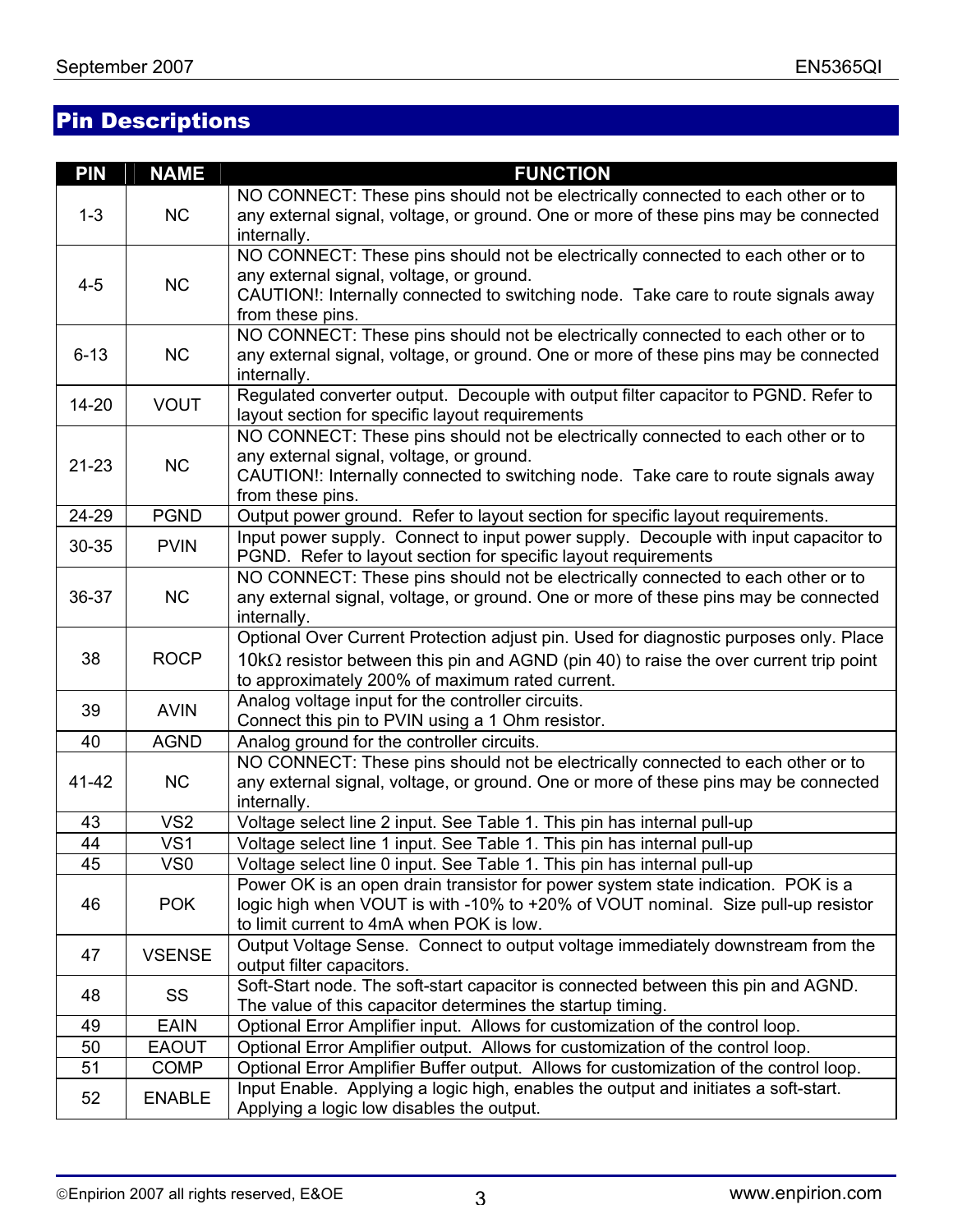| <b>PIN</b> | <b>NAME</b> | <b>FUNCTION</b>                                                                                                                                                                                                                                                                                                                                                               |
|------------|-------------|-------------------------------------------------------------------------------------------------------------------------------------------------------------------------------------------------------------------------------------------------------------------------------------------------------------------------------------------------------------------------------|
| 53         | <b>PWM</b>  | PWM input/output. Used for optional master/slave configuration. When M/S pin is<br>asserted "low", PWM will output the gate-drive PWM waveform. When the M/S pin is<br>asserted "high", the PWM pin is configured as an input for PWM signal from the<br>"master" device. PWM pin can drive up to 3 slave devices.<br>NOTE: Leave this pin open when not using parallel mode. |
| 54         | <b>NC</b>   | NO CONNECT: These pins should not be electrically connected to each other or to<br>any external signal, voltage, or ground. One or more of these pins may be connected<br>internally.                                                                                                                                                                                         |
| 55         | M/S         | Optional Master/Slave select pin. Asserting pin "low" places device in Master Mode<br>for current sharing. PWM pin (53) will output PWM drive signal. Asserting pin "high"<br>will place the device in Slave Mode. PWM pin (53) will be configured to input (receive)<br>PWM drive signal from "Master" device.<br>NOTE: Leave this pin open when not using parallel mode.    |
| 56-58      | <b>NC</b>   | NO CONNECT: These pins should not be electrically connected to each other or to<br>any external signal, voltage, or ground. One or more of these pins may be connected<br>internally.                                                                                                                                                                                         |

# Block Diagram



#### **Figure 3. System block diagram.**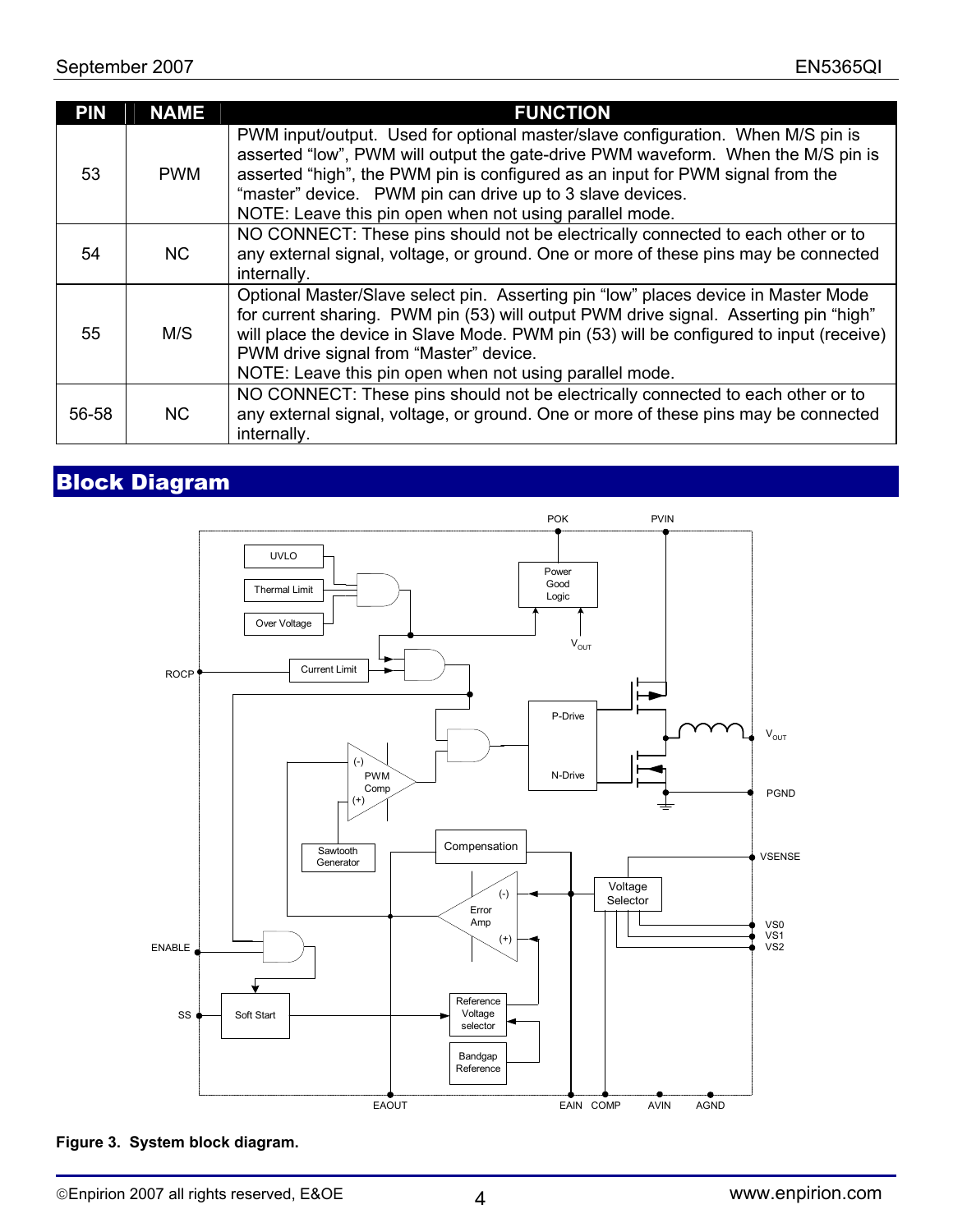# Absolute Maximum Ratings

CAUTION: Absolute Maximum ratings are stress ratings only. Functional operation beyond recommended operating conditions is not implied. Stress beyond absolute maximum ratings may cause permanent damage to the device. Exposure to absolute maximum rated conditions for extended periods may affect device reliability.

| <b>PARAMETER</b>                                                                          | SYMBOL MIN             |        | <b>MAX</b>      | <b>UNITS</b> |
|-------------------------------------------------------------------------------------------|------------------------|--------|-----------------|--------------|
| Input Supply Voltage                                                                      | $V_{\text{IN}}$        | $-0.5$ | 7.0             |              |
| Voltages on: ENABLE, V <sub>SENSE</sub> , V <sub>S2</sub> -V <sub>S0</sub> , M/S (Note 1) |                        | $-0.5$ | V <sub>IN</sub> |              |
| Voltages on: EAIN, EAOUT, COMP                                                            |                        | $-0.5$ | 2.5             |              |
| Voltages on: SS, PWM                                                                      |                        | $-0.5$ | 3.0             |              |
| Voltages on: POK                                                                          |                        | $-0.5$ | $V_{IN}$ + 0.3  |              |
| Storage Temperature Range                                                                 | ${\sf T}_{\text{STG}}$ | -65    | 150             | $^{\circ}C$  |
| Reflow Temp, 10 Sec, MSL3 JEDEC J-STD-020A                                                |                        |        | 260             | $^{\circ}C$  |
| ESD Rating (based on Human Body Model)                                                    |                        |        | 2000            |              |

NOTES:

1. VS0, VS1 and VS2 pins have an internal pull-up resistor, only ground potentials should be placed on them as required.

# Recommended Operating Conditions

| <b>PARAMETER</b>                      | <b>SYMBOL</b>    | <b>MIN</b> | <b>MAX</b> | <b>UNITS</b> |
|---------------------------------------|------------------|------------|------------|--------------|
| Input Voltage Range                   | V IN             | 2.375      | 5.5        |              |
| Output Voltage Range                  | ν <sub>ουτ</sub> | 0.75       | 3.3        |              |
| <b>Operating Ambient Temperature</b>  |                  | -40        | +85        | $\circ$      |
| <b>Operating Junction Temperature</b> |                  | -40        | $+125$     | $\sim$       |

## Thermal Characteristics

| <b>PARAMETER</b>                                         | <b>SYMBOL</b>                          | <b>TYP</b> | <b>UNITS</b> |
|----------------------------------------------------------|----------------------------------------|------------|--------------|
| Thermal Resistance: Junction to Ambient (0 LFM) (Note 2) | $\Theta_{JA}$                          | 20         | °C/W         |
| Thermal Resistance: Junction to Case (0 LFM)             | $\theta_{\text{JC}}$                   | 1.5        | °C/W         |
| Thermal Overload Trip Point                              | $\mathsf{\tau}_{\text{\tiny{J-TP}}}$ . | $+150$     | $\sim$       |
| Thermal Overload Trip Point Hysteresis                   |                                        | <b>20</b>  | $\sim$       |

NOTES:

2. Based on a four-layer board and proper thermal design in line with JEDEC EIJ/JESD 51 Standards.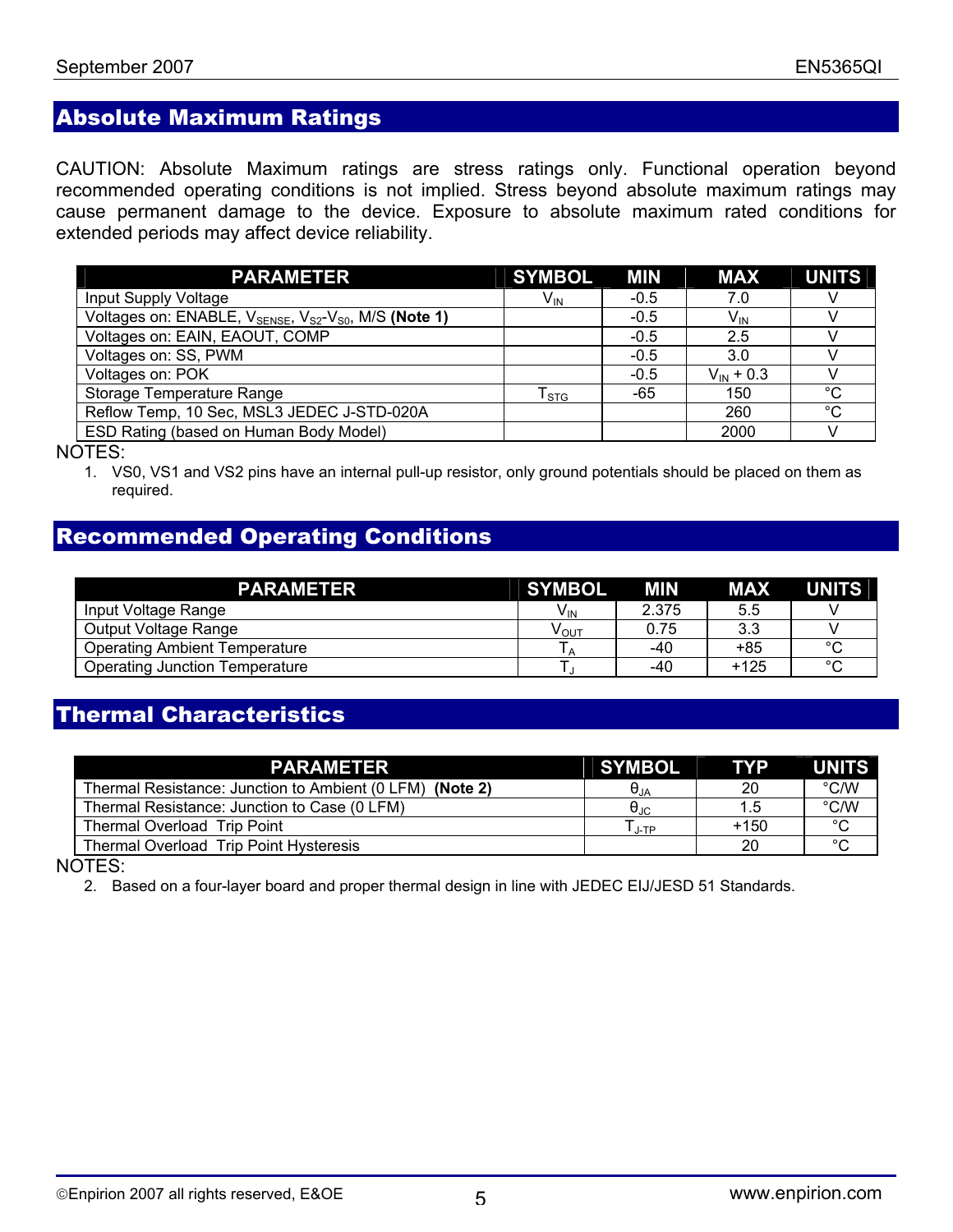# Electrical Characteristics

NOTE: V<sub>IN</sub>=5.5V over operating temperature range unless otherwise noted. Typical values are at  $T_A$  = 25°C.

| <b>PARAMETER</b>                               | <b>SYMBOL</b>              | <b>TEST CONDITIONS</b>                                                                                                               | <b>MIN</b> | <b>TYP</b> | <b>MAX</b> | <b>UNITS</b> |
|------------------------------------------------|----------------------------|--------------------------------------------------------------------------------------------------------------------------------------|------------|------------|------------|--------------|
| Input Voltage                                  | $V_{IN}$                   |                                                                                                                                      | 2.375      |            | 5.5        | V            |
| <b>Output Regulation</b>                       |                            |                                                                                                                                      |            |            |            |              |
| <b>Initial Accuracy</b>                        | $V_{OUT}$                  | $2.375V \le V_{IN} \le 5.5V$ ,<br>$I_{LOAD} = 1A$ ; $T_A = 25^{\circ}C$                                                              | $-2.0$     |            | $+2.0$     | $\%$         |
| Variation due to all<br>causes                 | $V_{OUT}$                  | $2.375V \le V_{IN} \le 5.5V$ ,<br>$0A \leq I_{\text{LOAD}} \leq 6A$<br>$-40^{\circ}$ C $\leq$ T <sub>A</sub> $\leq$ +85 $^{\circ}$ C | $-3.0$     |            | $+3.0$     | $\%$         |
|                                                |                            | Transient Response ( $I_{OUT}$ = 0% to 100% or 100% to 0% of Rated Load)                                                             |            |            |            |              |
| <b>Peak Deviation</b>                          | $\Delta V_{\text{OUT}}$    | $\overline{V_{IN}}$ = 5V, 1.2V < V <sub>OUT</sub> < 3.3V,<br>$C_{\text{OUT}} = 50 \mu F$                                             |            | 3          |            | $\%$         |
| <b>Output Voltage Ripple</b>                   |                            |                                                                                                                                      |            |            |            |              |
| Peak-to-peak                                   | $\Delta V_{\text{OUT-PP}}$ | $V_{IN}$ = 5.0V, $V_{OUT}$ = 1.2V, $I_{OUT}$ = 6A,<br>$C_{\text{OUT}}$ = 5 x 10µF X5R or X7R<br><b>MLCC</b>                          |            | $20$       |            | mV           |
| <b>Under Voltage Lockout</b>                   |                            |                                                                                                                                      |            |            |            |              |
| <b>Under Voltage Lock</b><br>out threshold     | V <sub>UVLO</sub>          | $V_{IN}$ Increasing<br>V <sub>IN</sub> Decreasing                                                                                    |            | 2.2<br>2.1 |            | $\vee$       |
| <b>Switching Frequency</b>                     |                            |                                                                                                                                      |            |            |            |              |
| Switching<br>Frequency                         | <b>F</b> <sub>SWITCH</sub> |                                                                                                                                      |            | 5          |            | <b>MHz</b>   |
| <b>Load Characteristics</b>                    |                            |                                                                                                                                      |            |            |            |              |
| Maximum<br><b>Continuous Output</b><br>Current | $I_{\text{OUT}}$           | (Note 3)                                                                                                                             | 6          |            |            | A            |
| <b>Current Limit</b><br><b>Threshold</b>       | $I_{OCP_TH}$               |                                                                                                                                      |            | 9          |            | $\mathsf{A}$ |
| <b>Supply Current</b>                          |                            |                                                                                                                                      |            |            |            |              |
| Shut-Down Supply<br>Current                    | $\mathsf{I}_\mathsf{S}$    | ENABLE=0V                                                                                                                            |            | 50         |            | μA           |
| <b>Enable Operation</b>                        |                            |                                                                                                                                      |            |            |            |              |
| Disable Threshold                              | <b>V</b> DISABLE           | Max voltage to ensure the<br>converter is disabled                                                                                   |            |            | 0.8        | $\vee$       |
| <b>Enable Threshold</b>                        | V <sub>ENABLE</sub>        | 2.375V ≤ $V_{IN}$ ≤ 5.5V                                                                                                             | 1.8        |            |            | V            |
| <b>Enable Pin Current</b>                      | $I_{EN}$                   | $V_{IN} = 5.5V$                                                                                                                      |            | 50         |            | μA           |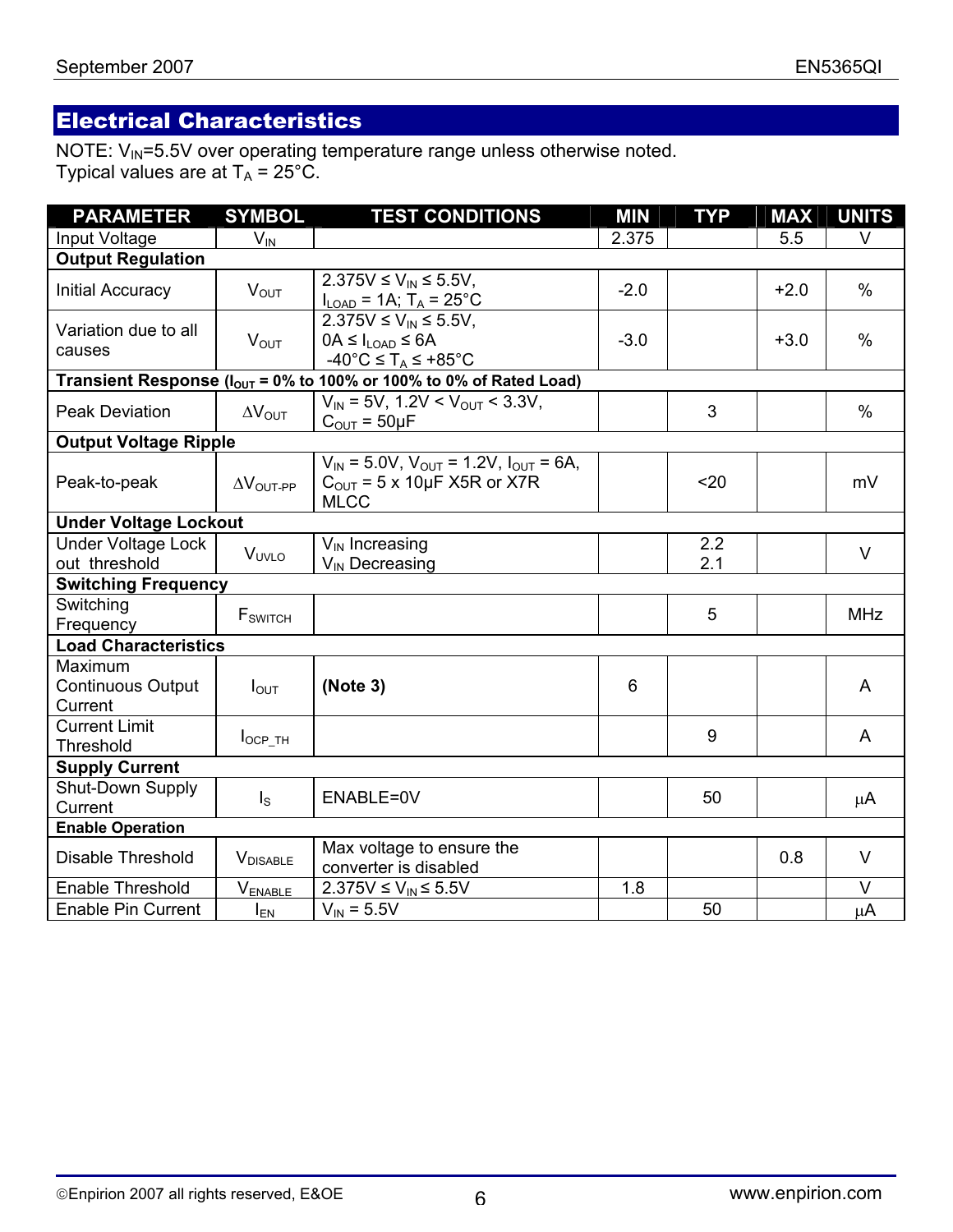| <b>PARAMETER</b>                                                                                                            | <b>SYMBOL</b>            | <b>TEST CONDITIONS</b>                                                                                                                     | <b>MIN</b> | <b>TYP</b> | <b>MAX</b> | <b>UNITS</b> |
|-----------------------------------------------------------------------------------------------------------------------------|--------------------------|--------------------------------------------------------------------------------------------------------------------------------------------|------------|------------|------------|--------------|
| <b>Voltage Select Operation</b>                                                                                             |                          |                                                                                                                                            |            |            |            |              |
| Logic Low<br>Threshold                                                                                                      | V <sub>SX-Low</sub>      | Threshold voltage for Logic Low                                                                                                            |            |            | 0.8        | $\vee$       |
| Logic High<br>Threshold                                                                                                     | $V_{SX-High}$            | Threshold voltage for Logic High<br>(internally pulled high; can be left<br>floating to achieve logic high)                                | 1.8        |            | $V_{IN}$   | $\vee$       |
| $VIN = 5.5V$<br>$V_{Sx}$ = GND<br>50<br>$V_{Sx}$ Pin Current<br>$I_{VSX}$<br>$V_{Sx} = V_{IN}$<br>0<br>0<br>$V_{Sx}$ = Open |                          | μA                                                                                                                                         |            |            |            |              |
| <b>Power OK Operation (Open Drain)</b>                                                                                      |                          |                                                                                                                                            |            |            |            |              |
| POK threshold High                                                                                                          |                          | Percentage of $V_{\text{OUT}}$ Nominal                                                                                                     |            | 120        |            | $\%$         |
| POK threshold low                                                                                                           |                          | Percentage of V <sub>OUT</sub> Nominal                                                                                                     |            | 90         |            | $\%$         |
| POK Low Voltage                                                                                                             |                          | $I_{\text{POK}}$ = 4 mA (Max sink Current)                                                                                                 |            |            | 0.4        | V            |
| POK High Voltage                                                                                                            |                          |                                                                                                                                            | $V_{IN}$   | $\%$       |            |              |
| <b>Output Rise Time</b>                                                                                                     |                          |                                                                                                                                            |            |            |            |              |
| $V_{\text{OUT}}$ Rise Time<br>Accuracy                                                                                      | $\Delta T_{\text{RISE}}$ | $T_{\text{RISE}}$ = $C_{ss}$ * 75K $\Omega$ ;<br>10nF $\leq$ C <sub>SS</sub> $\leq$ 30nF<br>(Note 4)                                       | $-25$      |            | $+25$      | $\%$         |
| <b>Parallel Operation</b>                                                                                                   |                          |                                                                                                                                            |            |            |            |              |
| <b>Current Balance</b>                                                                                                      | $\Delta I_{\text{OUT}}$  | With $2 - 4$ converters in parallel,<br>the difference between any 2 parts.<br>$\Delta V_{IN}$ < 50mV; R <sub>TRACE</sub> < 10m $\Omega$ . |            | $+/-10$    |            | $\%$         |

NOTES:

3. Maximum output current may need to be de-rated, based on operating condition, to meet  $T_J$  requirements.

4. Parameter not production tested but is guaranteed by design. Rise time begins when AVIN >  $V_{UVLO}$  and Enable=HIGH.

# Typical Performance Characteristics



Efficiency vs. Load,  $V_{IN}$  = 3.3V.; Load = 0-6A. Efficiency vs. Load,  $V_{IN}$  = 5.0V.; Load = 0-6A.



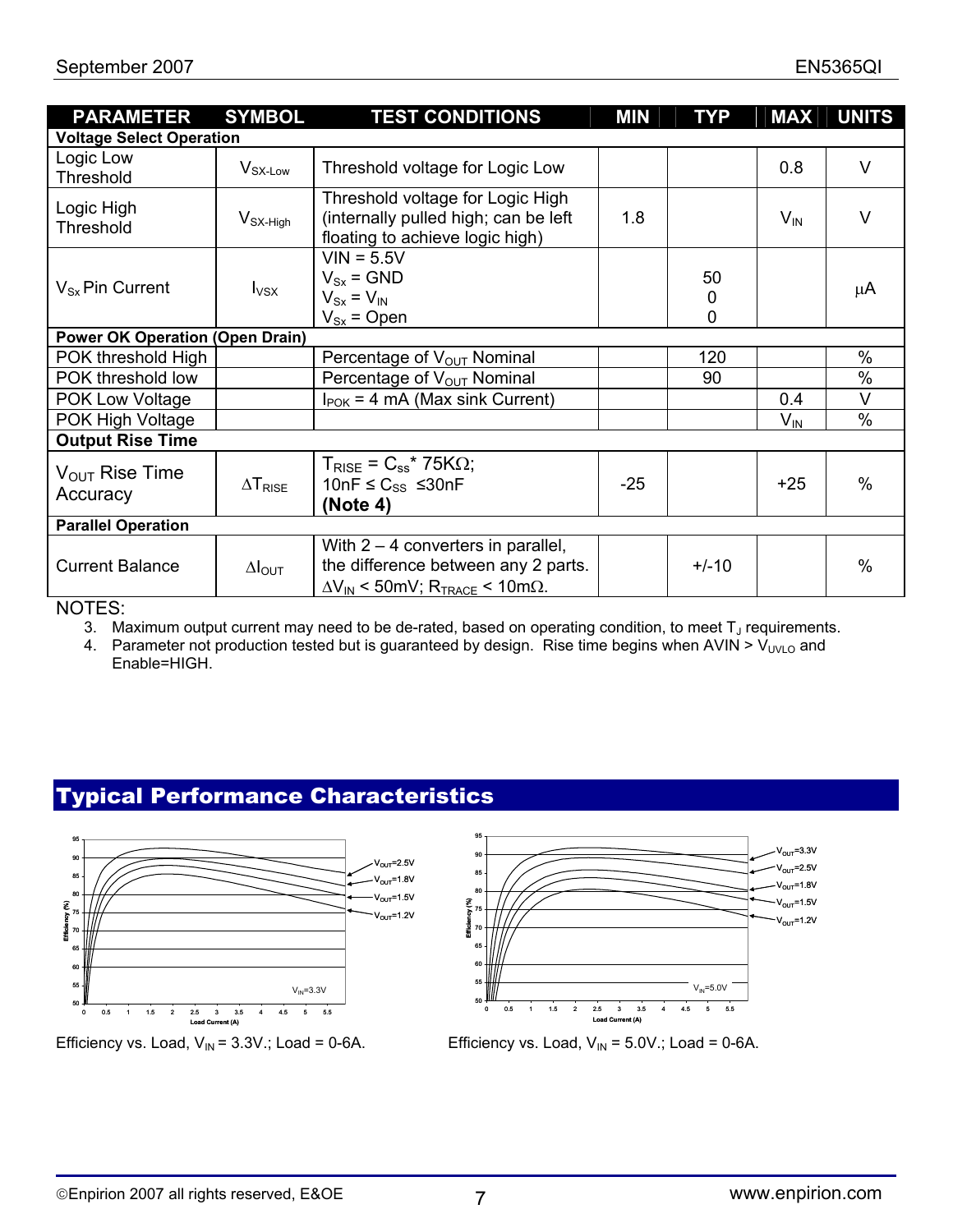

 $C_{\text{OUT}} = 5x10uF.$   $C_{\text{OUT}} = 5x10uF.$ 



 $C_{\text{OUT}} = 50uF$   $C_{\text{OUT}} = 50uF$ 







Ripple Voltage, 5.0V<sub>IN</sub>/1.2V<sub>OUT</sub>, I<sub>OUT</sub>=6A, Ripple Voltage, 3.3V<sub>IN</sub>/1.2V<sub>OUT</sub>, I<sub>OUT</sub>=6A,



Transient Response  $5.5V_{IN}/1.2V_{OUT}$ , 0-6A, 10A/uS. Transient Response  $5.5V_{IN}/3.3V_{OUT}$ , 0-6A, 10A/uS.



Start up waveforms V<sub>IN</sub>=5.0V, V<sub>OUT</sub>=1.2V, C<sub>SS</sub>=15nF, Start up waveforms V<sub>IN</sub>=5.0V, V<sub>OUT</sub>=3.3V, C<sub>SS</sub>=15nF, Ch 1 = V<sub>OUT</sub>, Ch 3 = ENABLE, Ch 4 = POK. Ch  $1 = V_{\text{OUT}}$ , Ch  $3 =$  ENABLE, Ch  $4 =$  POK.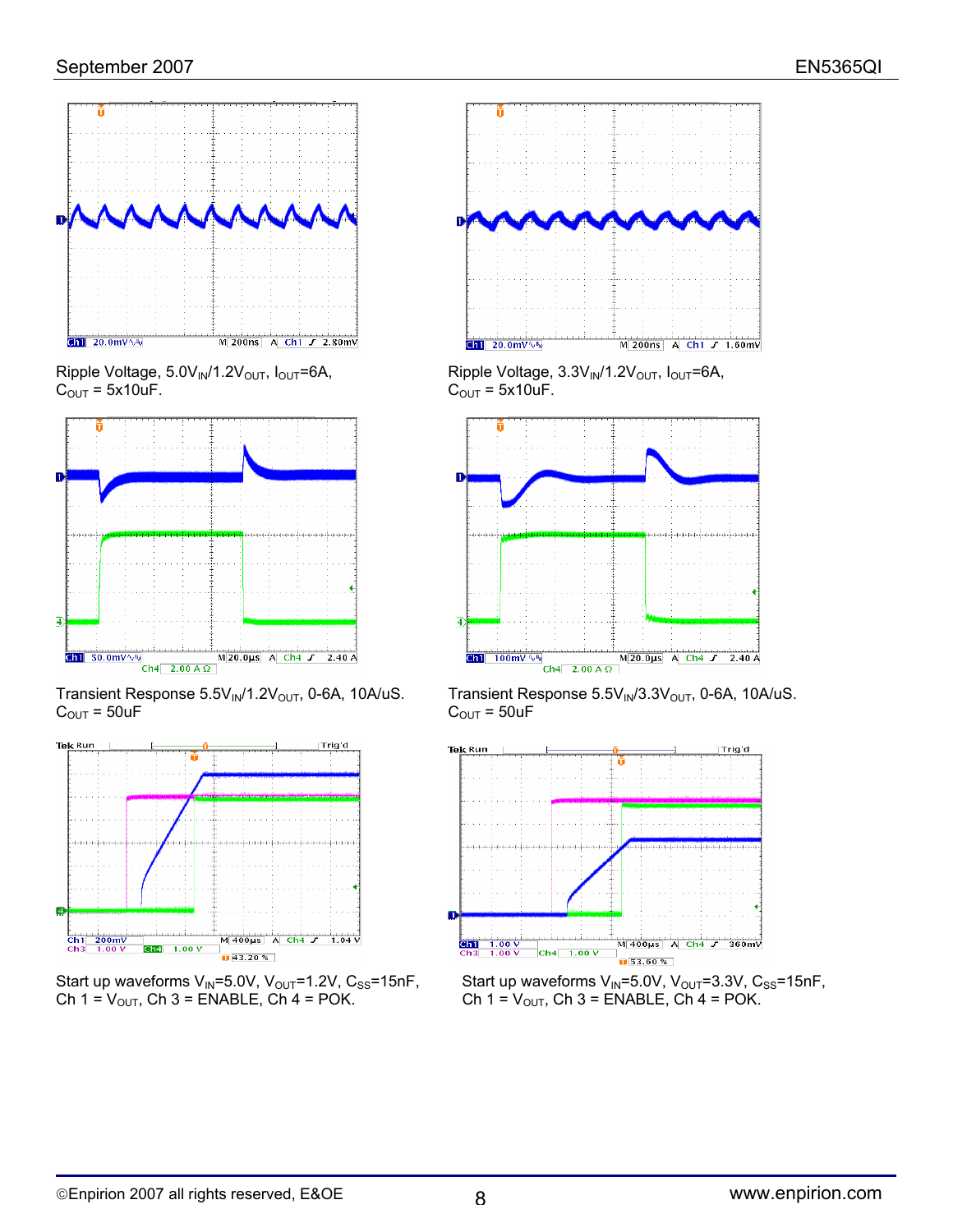## Theory of Operation

#### **Synchronous Buck Converter**

The EN5365QI is a synchronous, pin programmable power supply with integrated power MOSFET switches and integrated inductor. The nominal input voltage range is 2.375-5.5V. The output can be set to common pre-set voltages by connecting appropriate combinations of 3 voltage selection pins to ground. The feedback control loop is a type III voltage-mode and the part uses a low-noise PWM topology. Up to 6A of output current can be drawn from this converter. The 5MHz operating frequency enables the use of small-size output capacitors.

The power supply has the following protection features:

- Programmable over-current protection (to protect the IC from excessive load current)
- Thermal shutdown with hysteresis.
- Over-voltage protection
- Under-voltage lockout circuit to disable the converter output when the input voltage is less than approximately 2.2V

Additional features include:

- Soft-start circuit, limiting the in-rush current when the converter is powered up.
- Power good circuit indicating whether the output voltage is within 90%-120% of the programmed voltage.

#### **Output Voltage Programming**

The EN5365QI output voltage is programmed using a 3-pin voltage-ID or VID selector. Three binary VID pins allow the user to choose one of seven pre-set voltages. Refer to table 1 for the proper VID pin settings to program  $V_{\text{OUT}}$ .

The voltage select pins, VS0, VS1, and VS2, are pulled-up internally and so will default to a logic high, or "1", if left "open". Connecting the voltage select pin to ground will result in a logic "0".

| <b>VS2*</b> | $VS1*$ | VS0* | <b>Output Voltage</b> |
|-------------|--------|------|-----------------------|
|             |        |      | 3.3V                  |
| n           | O      |      | 2.5V                  |
|             |        |      | 1.8V                  |
|             |        |      | 1.5V                  |
|             |        |      | 1.25V                 |
|             |        |      | 1.2V                  |
|             |        |      | 0.8V                  |
|             |        |      | Reserved              |

#### Table 1: Output Voltage Select Table

#### **Input Capacitor Selection**

The EN5365QI requires between 40-80uF of input capacitance. Low ESR ceramic capacitors are required with X5R or X7R dielectric formulation. Y5V or equivalent dielectric formulations must not be used as these lose capacitance with frequency, temperature and bias voltage.

In some applications, lower value ceramic capacitors maybe needed in parallel with the larger capacitors in order to provide high frequency decoupling.

| <b>Description</b>      | <b>MFG</b>  | P/N                |
|-------------------------|-------------|--------------------|
| 22uF, 10V,<br>X5R, 1210 | Murata      | GRM32ER71A226KE20L |
|                         | Taiyo Yuden | LMK325BJ226KM-T    |
| 47uF, 10V,<br>X5R. 1210 | Murata      | GRM32ER71A476KE20L |
|                         | Taiyo Yuden | LMK325BJ476KM-T    |

#### Table 2. Recommended input capacitors.

#### **Output Capacitor Selection**

The EN5365QI has been optimized for use with approximately 50µF of output capacitance. Low ESR ceramic capacitors are required with X5R or X7R dielectric formulation. Y5V or equivalent dielectric formulations must not be used as these lose capacitance with frequency, temperature and bias voltage.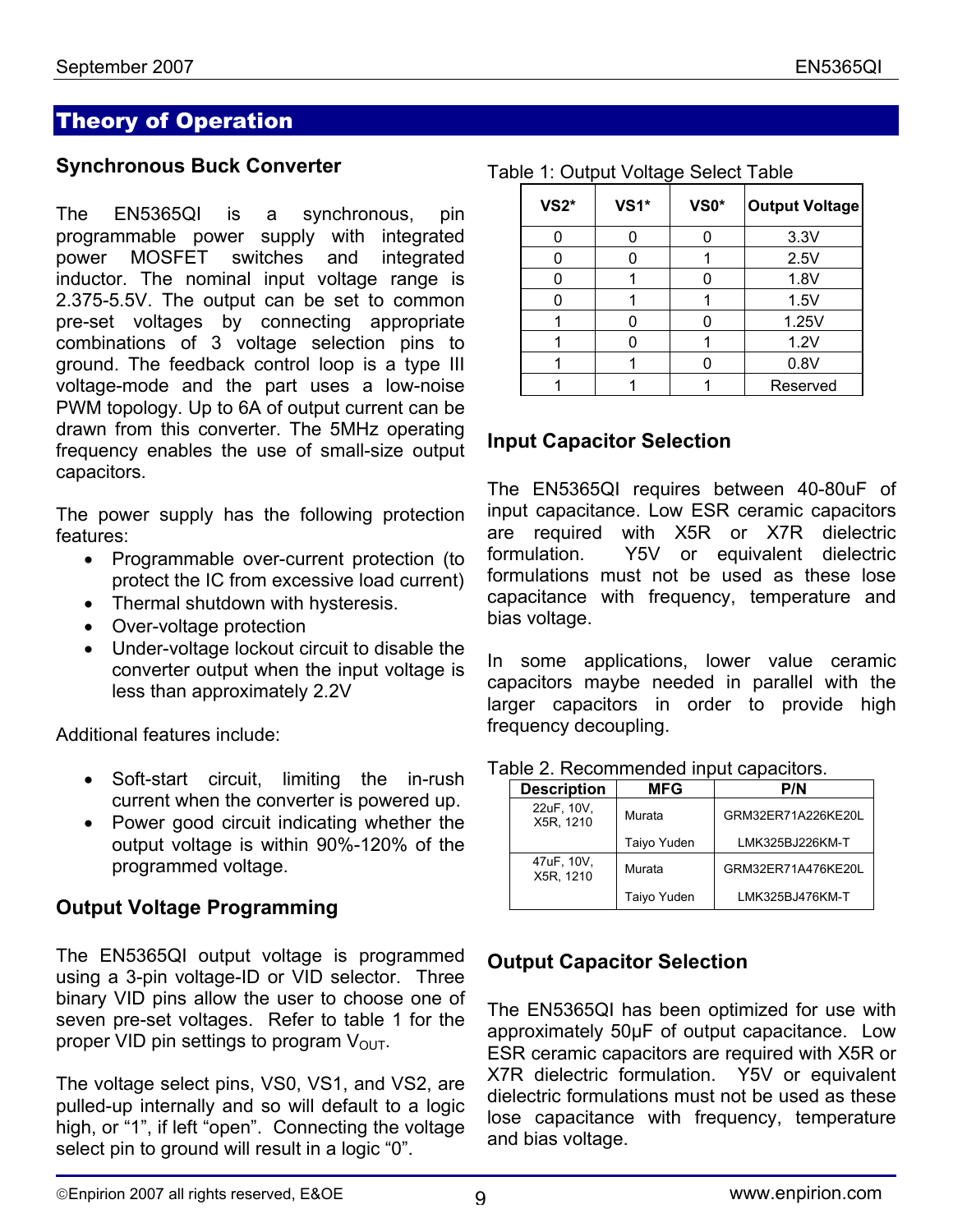Table 3. Recommended output capacitors.

| <b>Description</b>       | <b>MFG</b>  | P/N                |
|--------------------------|-------------|--------------------|
| 10uF, 6.3V,<br>X5R, 1206 | Murata      | GRM319R60J106KE19D |
|                          | Taiyo Yuden | LMK316BJ106KD-T    |
| 22uF, 6.3V,<br>X5R. 1206 | Murata      | GRM31CR60J226KE19L |
|                          | Taiyo Yuden | LMK316BJ226KL-T    |
| 47uF, 6.3V,<br>X5R. 1206 | Murata      | GRM31CR71A476ME19L |
|                          | Taiyo Yuden | LMK316BJ476KL-T    |

Output ripple voltage is primarily determined by the aggregate output capacitor impedance. At the 5MHz switching frequency output impedance, denoted as Z, is comprised mainly of effective series resistance, ESR, and effective series inductance, ESL:

 $Z = FSR + FSI$ 

Placing output capacitors in parallel reduces the impedance and will hence result in lower ripple voltage.

$$
\frac{1}{Z_{\text{Total}}} = \frac{1}{Z_1} + \frac{1}{Z_2} + \dots + \frac{1}{Z_n}
$$

Typical ripple versus capacitor arrangement is given below:

| <b>Output Capacitor</b><br>Configuration | Typical Output Ripple (mVp-p)<br>(as measured on EN5365QI<br><b>Evaluation Board)</b> |
|------------------------------------------|---------------------------------------------------------------------------------------|
| $1 \times 47$ uF                         | <30                                                                                   |
| $5 \times 10$ uF                         |                                                                                       |

# **Compensation**

The EN5365 is internally compensated through the use of a type 3 compensation network and is optimized for use with about 50µF of output capacitance and will provide excellent loop bandwidth and transient performance for most applications. Voltage mode operation provides high noise immunity at light load. Further, Voltage mode control provides superior impedance matching to sub 90nm loads.

In some cases modifications to the compensation may be required. The EN5365QI provides the capability to modify the control loop to allow for customization for a given application. For more information, contact Enpirion Applications contact Enpirion Applications Engineering support.

# **Enable Operation**

The ENABLE pin provides a means to shut down the device, or enable normal operation. A logic low will disable the converter and cause it to shut down. A logic high will enable the converter into normal operation. When the ENABLE pin is asserted high, the device will undergo a normal soft start.

# **Soft-Start Operation**

The SS pin in conjunction with a small capacitor between this pin and AGND provides the soft start function to limit the in-rush current during start-up. During start-up of the converter the reference voltage to the error amplifier is gradually increased to its final level by an internal current source of typically 10uA charging the soft start capacitor. The typical soft-start time for the output to reach regulation voltage, from when  $AVIN > V<sub>UVLO</sub>$  and Enable crosses its logic high threshold, is given by:

$$
T_{SS} = C_{SS} * 75 K\Omega
$$
 (seconds)

Where the soft-start time  $T_{SS}$  is in seconds and the soft-start capacitance  $C_{SS}$  is in Farads. Typically, a capacitor of around 15 nF is recommended.

During the soft-start cycle, when the soft-start capacitor reaches 0.75V, the output has reached its programmed regulation range. Note that the soft-start current source will continue to operate, and during normal operation, the soft-start capacitor will charge up to a final value of 2.5V.

# **POK Operation**

The POK signal is an open drain signal from the converter indicating the output voltage is within the specified range. The POK signal will be a logic high when the output voltage is within 90% -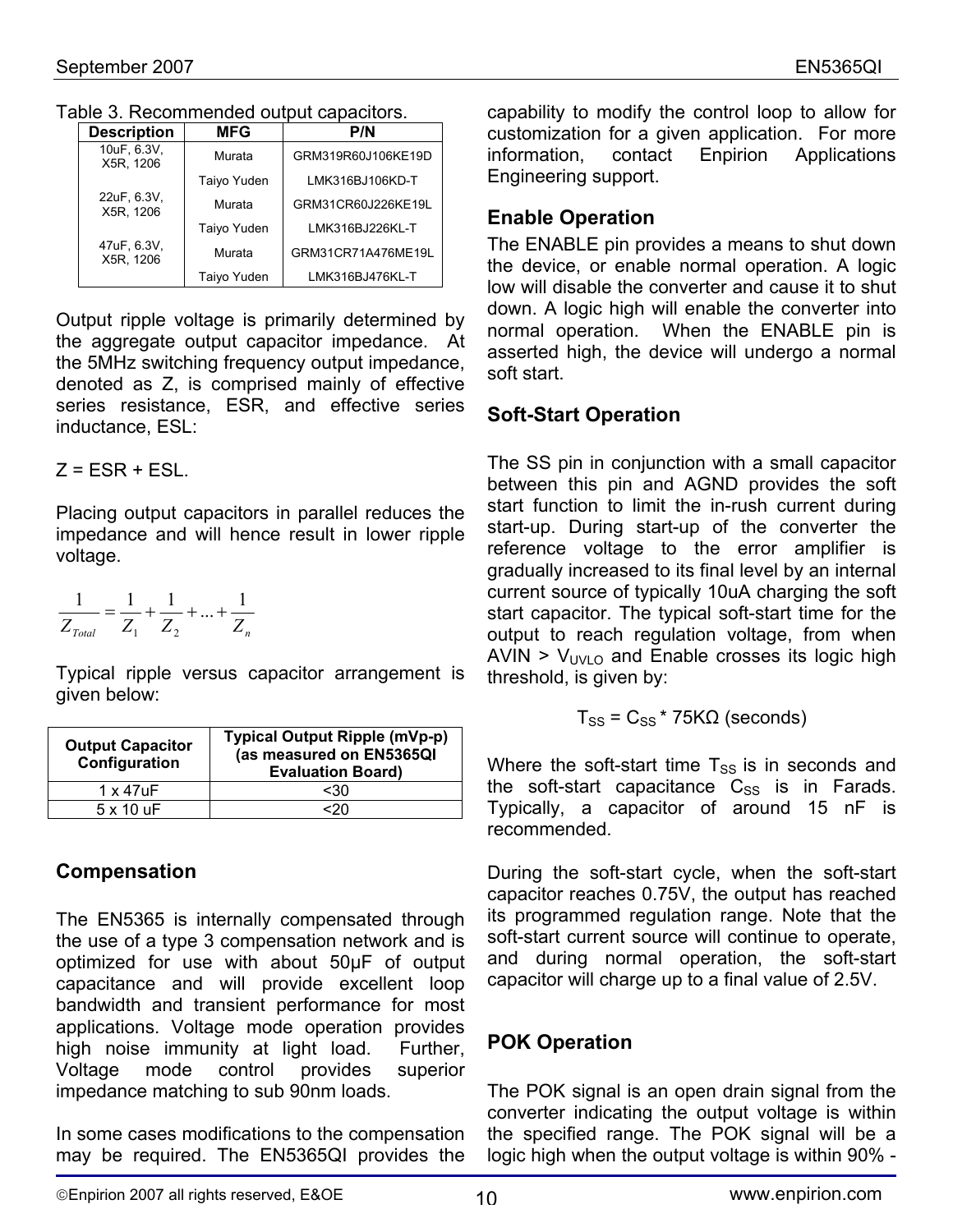120% of the programmed output voltage. If the output voltage goes outside of this range, the POK signal will be a logic low until the output voltage has returned to within this range. In the event of an over-voltage condition the POK signal will go low and will remain in this condition until the output voltage has dropped to 95% of the programmed output voltage before returning to the high state.

The internal POK FET is designed to tolerate up to 4mA. The pull-up resistor value should be chosen to limit the current from exceeding this value when POK is logic low.

#### **Over-Current Protection**

The current limit function is achieved by sensing the current flowing through a sense P-MOSFET. When the sensed current exceeds the current limit, both NFET and PFET switches are turned off. If the over-current condition is removed, the over-current protection circuit will re-enable the PWM operation. If the over-current condition persists, the circuit will continue to protect the load.

The OCP trip point is nominally set to 150% of maximum rated load. For diagnostic purposes, it is possible to increase the OCP trip point to approximately 200% of the maximum rated load by connecting a 10kΩ resistor between the ROCP pin (pin 38) and AGND (pin 39). This is intended for troubleshooting purposes only and the specification is not guaranteed.

### **Over-Voltage Protection**

When the output voltage exceeds 120% of the programmed output voltage, the PWM operation stops, the lower N-MOSFET is turned on and the POK signal goes low. When the output voltage drops below 95% of the programmed output voltage, normal PWM operation resumes and POK returns to its high state.

#### **Thermal Overload Protection**

Thermal shutdown will disable operation when the Junction temperature exceeds approximately 150ºC. Once the junction temperature drops by approx 20ºC, the converter will re-start with a normal soft-start.

#### **Input Under-Voltage Lock-Out**

Circuitry is provided to ensure that when the input voltage is below the required voltage level  $(V<sub>UVLO</sub>)$  for normal operation, the converter will not start-up. Circuits for hysteresis and input deglitch are included to ensure high noise immunity and to prevent false tripping.

#### **Parallel Device Operation**

The EN5365QI is capable of paralleling up to a total of four converters to provide up to 24A of continuous current. Please refer to the Parallel Operation Application note, available on the Enpirion website www.enpirion.com, for details on parallel operation.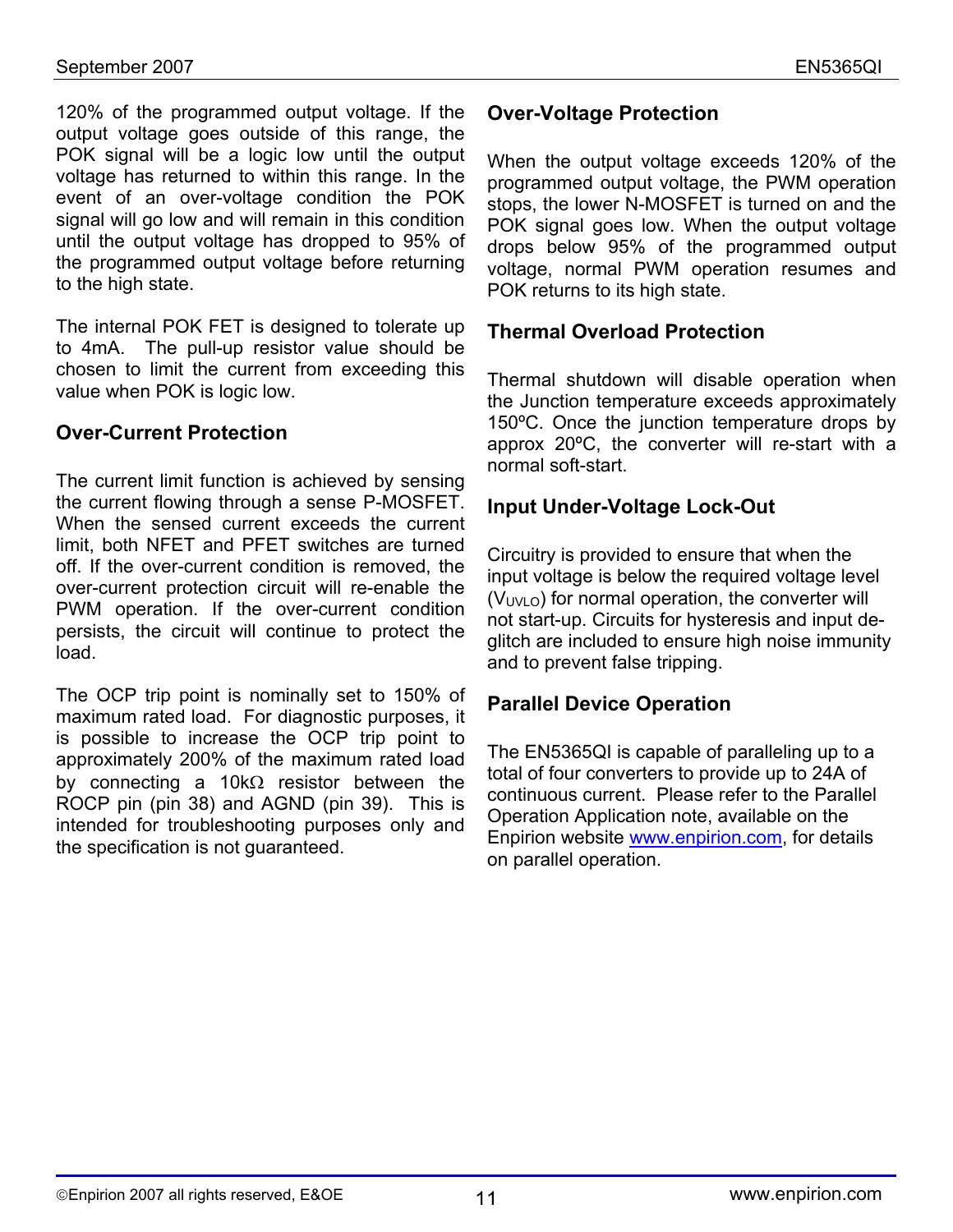# Layout Recommendations



**Recommendation 1:** Input and output filter capacitors should be placed as close to the EN5365QI package as possible to reduce EMI from input and output loop currents. This reduces the physical area of the Input and Output AC current loops.

**Recommendation 2**: Place a slit in the input/output capacitor ground copper starting just below the common connection point of the device GND pins as shown in figures 5 and 6.

**Recommendation 3**: The large thermal pad underneath the component must be connected to the system ground plane through as many vias as possible. The drill diameter of the vias should be less than 0.33mm, and the vias must have at least 1 oz. copper plating on the inside wall, making the finished hole size around 0.26mm. This connection provides the path for heat dissipation from the converter. Please see figures 6, 7, and 8.

**Recommendation 4**: Multiple small vias should be used to connect ground terminal of the input capacitor and output capacitors to the system ground plane as shown in figure 6.



#### **Figure 5. Layout of power and ground copper. Figure 6. Use of thermal & noise suppression vias.**

These vias can be the same size as the thermal vias discussed in recommendation 3.

**Recommendation 5:** The system ground plane referred to in recommendations 3 and 4 should be the first layer immediately below the surface layer. This ground plane should be continuous and un-interrupted below the converter and the input/output capacitors shown in figure 6.

**Recommendation 6**: As with any switch-mode DC/DC converter, do not run sensitive signal or control lines underneath the converter package.

Please refer to the Gerber files and summarized layout notes available on the Enpirion website www.enpirion.com for more layout details.

**NOTE**: Figures 5 and 6 show only the critical components and traces for a minimum footprint layout. ENABLE, Vout-programming, and other small signal pins need to be connected and routed according to the specific application.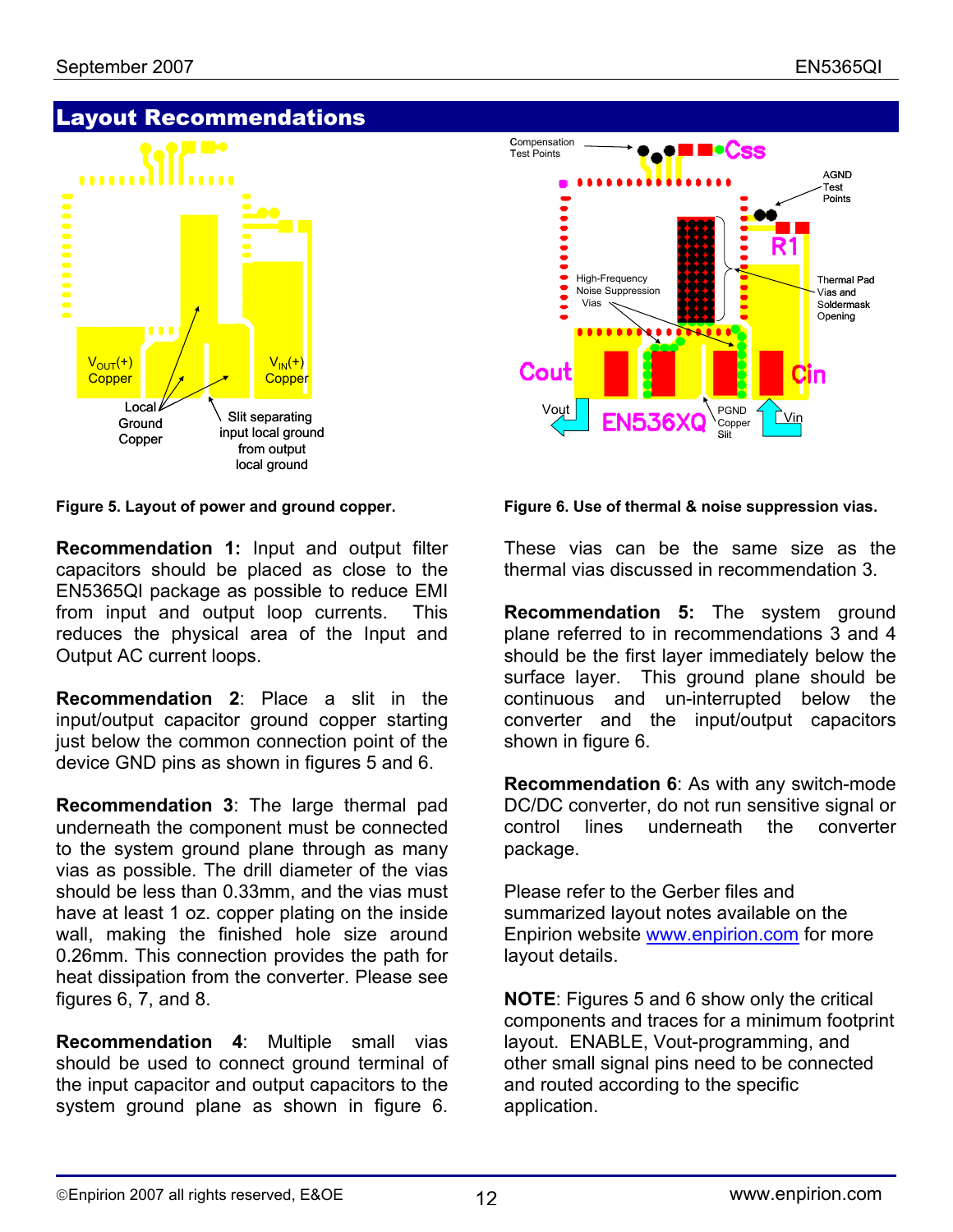## Design Considerations for Lead-Frame Based Modules

#### **Exposed Metal on Bottom Of Package**

Lead frame offers many advantages in thermal performance, in reduced electrical lead resistance, , and in overall foot print. However, they do require some special considerations.

In the assembly process lead frame construction requires that, for mechanical support, some of the lead-frame cantilevers be exposed at the point where wire-bond or internal passives are attached. This results in several small pads being exposed on the bottom of the package.

Only the large thermal pad and the perimeter pads are to be mechanically or electrically connected to the PC board. The PCB top layer under the EN5365QI should be clear of any metal except for the large thermal pad. The "grayed-out" area in Figure 7 represents the area that should be clear of any metal (traces, vias, or planes), on the top layer of the PCB.

Figure 8 demonstrates the recommended PCB footprint for the EN5365QI. Figure 9 shows the shape and location of the exposed metal pads as well as the mechanical dimension of the large thermal pad and the pins.



**Figure 7. Lead-Frame exposed metal. Grey area highlights exposed metal that is not to be mechanically or electrically connected to the PCB.**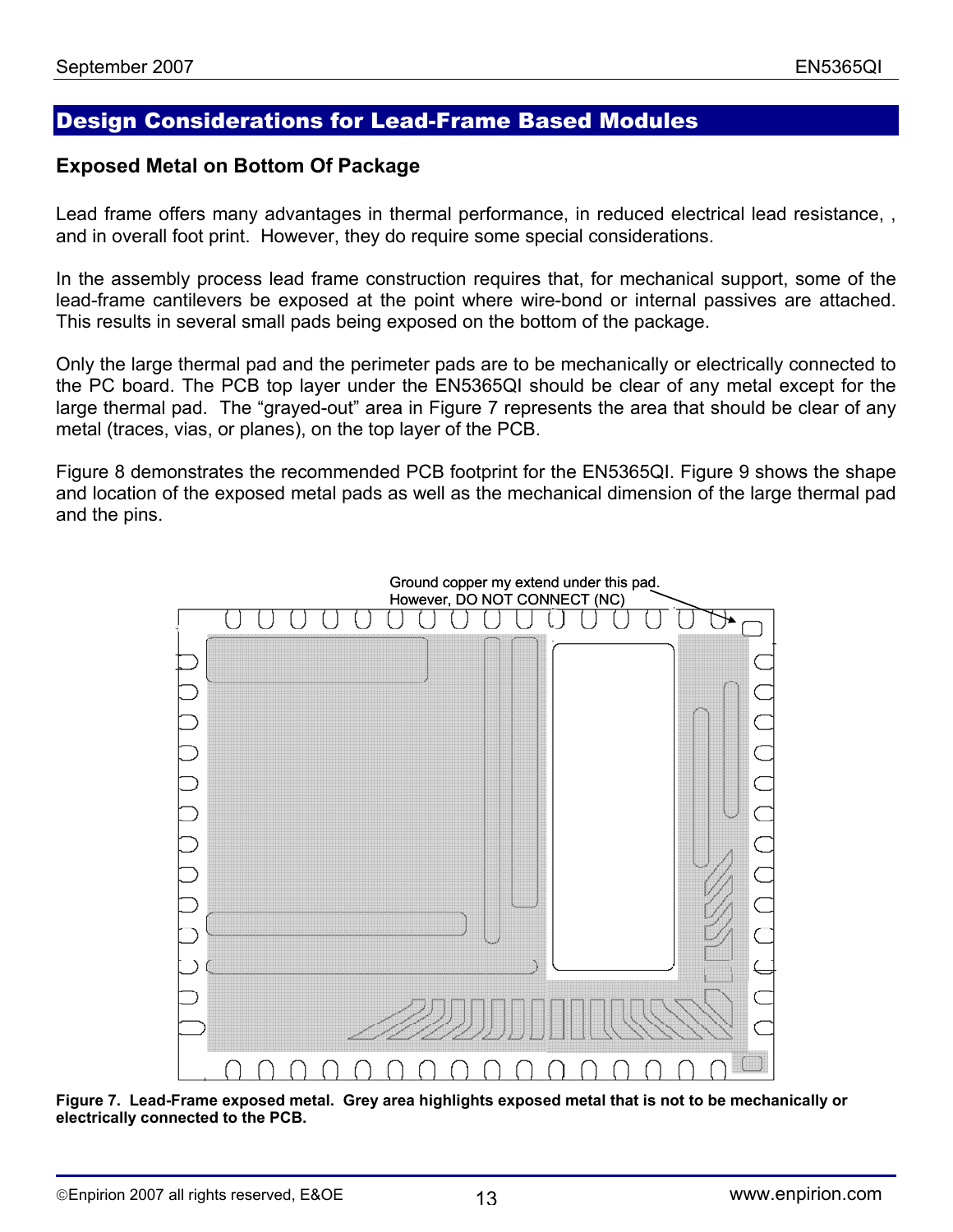

**Figure 8. Recommended footprint for PCB.**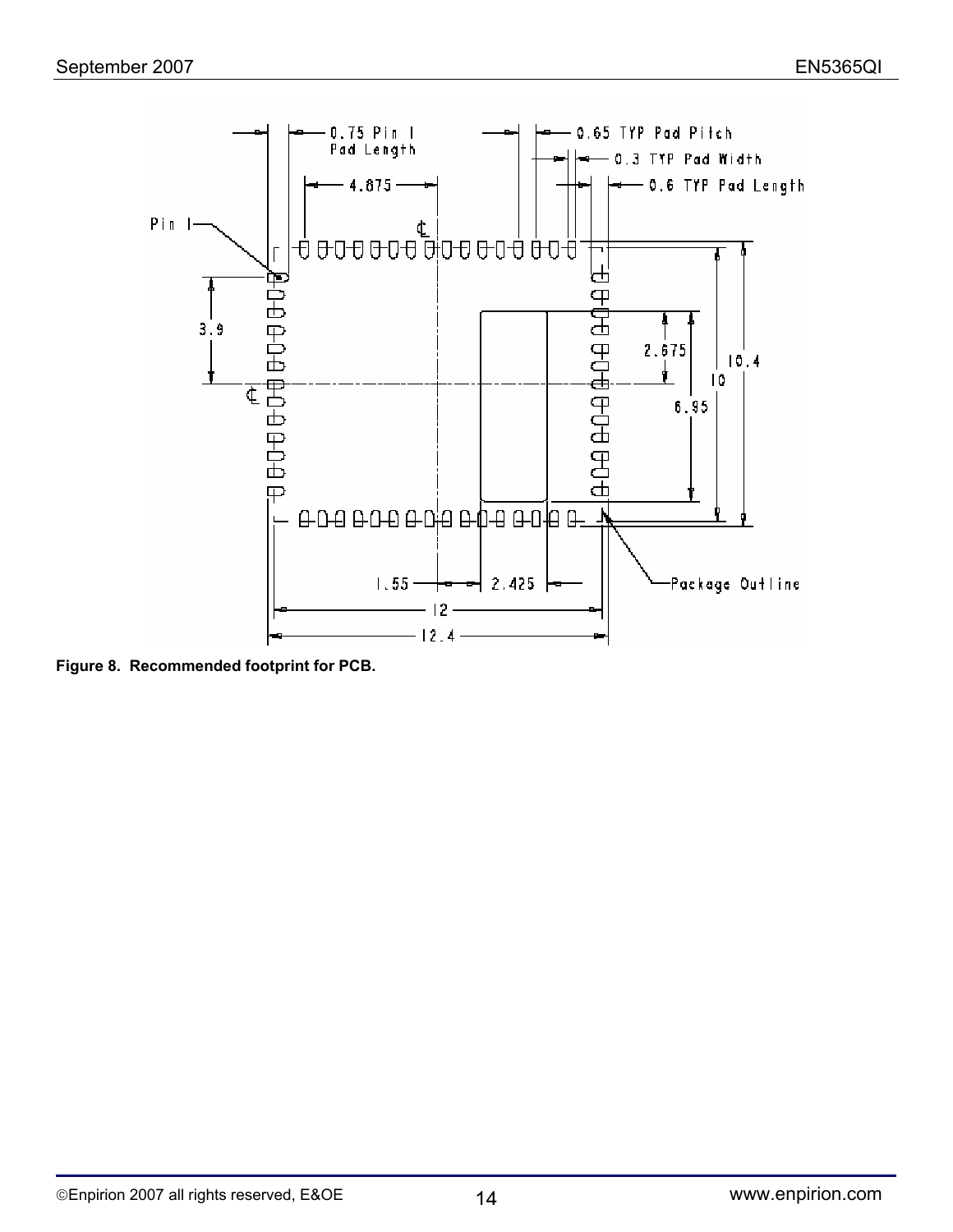# Package Dimensions



**Figure 9. Package dimensions.**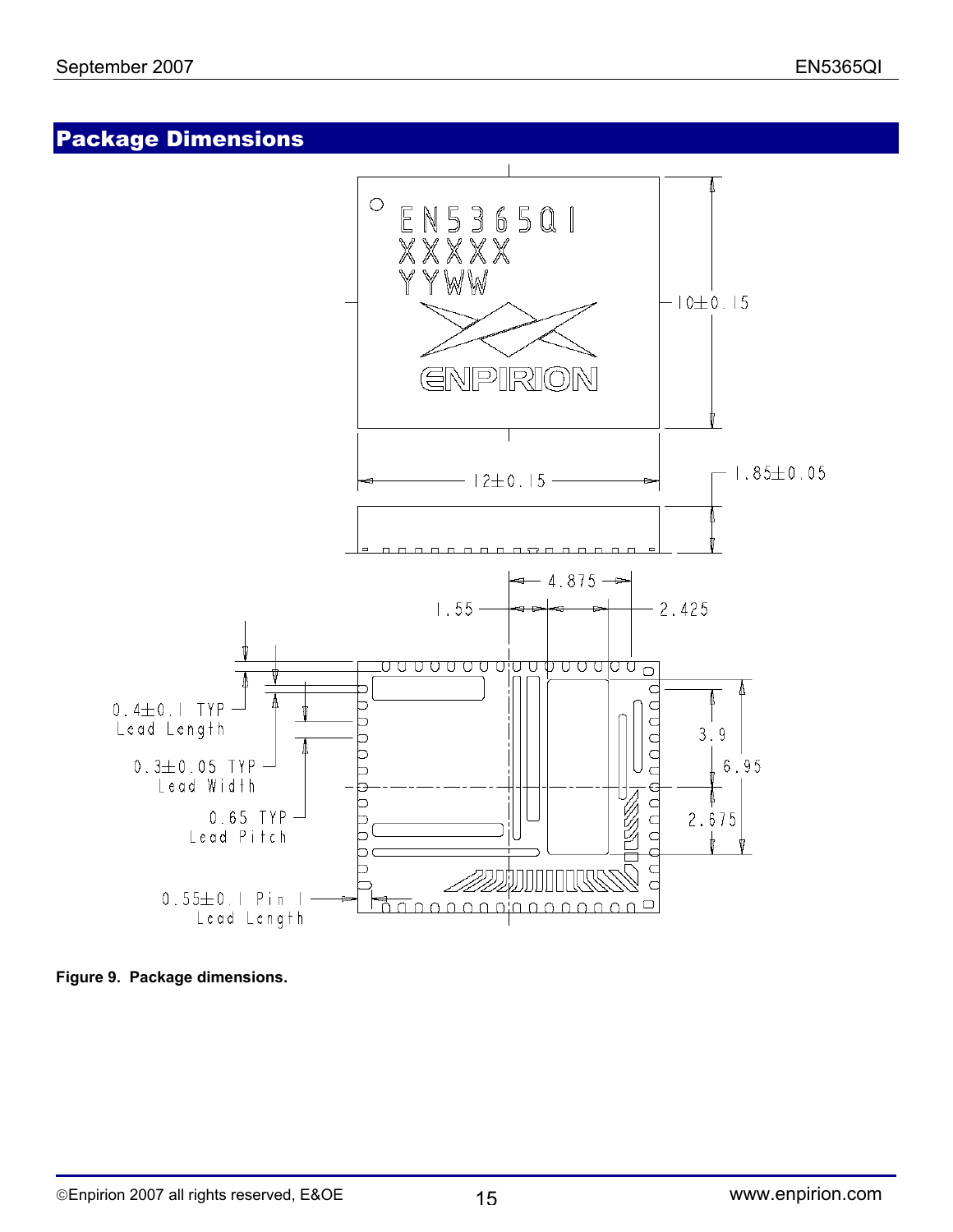# **TAPE AND REEL SPECIFICATION**



#### **Additional Products**

| <b>Part Number</b> | <b>Description</b>                                                       |
|--------------------|--------------------------------------------------------------------------|
| EP5352QI           | 500mA DCDC with integrated inductor; 5mm x 4mm x 1.1mm package           |
| EP5362QI           | 600mA DCDC with integrated inductor; 5mm x 4mm x 1.1mm package           |
| EP5382QI           | 800mA DCDC with integrated inductor; 5mm x 4mm x 1.1mm package           |
| EQ5352DI           | 500mA DCDC regulator; tiny 3mm x 2mm x 0.9mm DFN package                 |
| EQ5362DI           | 600mA DCDC regulator; tiny 3mm x 2mm x 0.9mm DFN package                 |
| EQ5382DI           | 800mA DCDC regulator; tiny 3mm x2mm x0.9mm DFN package                   |
| <b>EN5312QI</b>    | 1A DCDC with integrated inductor; 5mm x 4mm x 1.1mm package              |
| <b>EN5335QI</b>    | 3A DCDC with integrated inductor; 10mm x 7.5mm x 1.85mm QFN package      |
|                    | 3-Pin VID V <sub>OUT</sub> programming                                   |
| <b>EN5336QI</b>    | 3A DCDC with integrated inductor; 10mm x 7.5mm x 1.85mm QFN package      |
|                    | External resistor divider V <sub>OUT</sub> programming                   |
| <b>EN5366QI</b>    | 6A DCDC with integrated inductor; 12mm x 10mm x 1.85mm QFN package       |
|                    | External resistor divider V <sub>OUT</sub> programming; Parallel Capable |